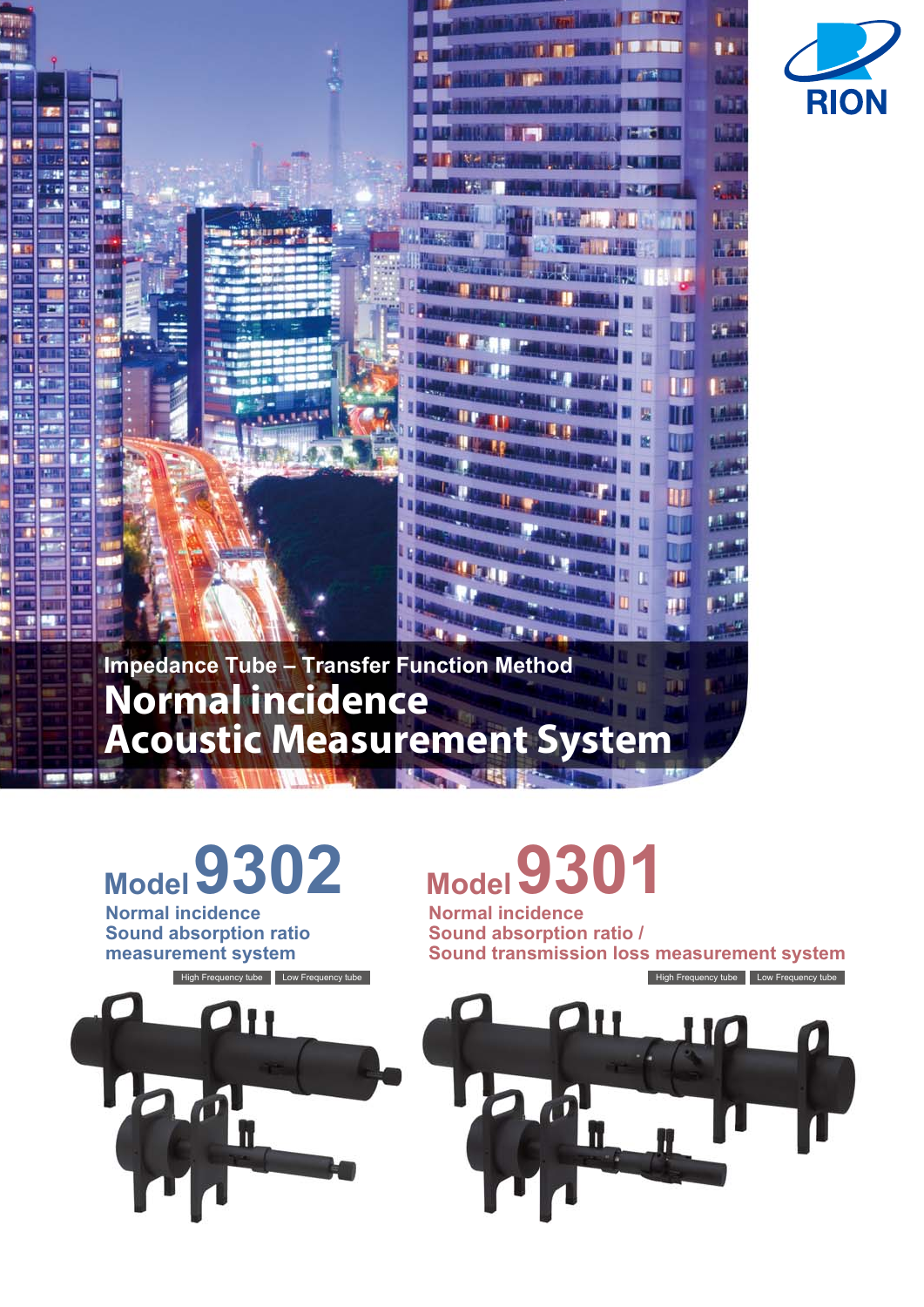

This normal incidence acoustic measurement system captures reflected sound or transmitted sound produced by a source sound hitting a sound absorption material or sound insulation material normally. This is used to measure the sound absorption ratio, acoustic impedance, and related values, as well as the sound transmission loss of the material, for example to check acoustic characteristics during development or review of a material. The system measuring the sound absorption ratio is suitable for measurement of small-size test specimen with a diameter of up to 100 mm (108 mm when measuring the sound transmission loss). When dealing with acoustic materials such as sound absorption materials or sound insulation materials for automobiles or buildings, being able to quickly evaluate new materials or laminated materials is a crucial requirement during the development stage. The current system makes it easy to perform such evaluations by determining the physical characteristics of the material.

To accommodate different requirements, two types are available: Model 9302 and Model 9301.

# **Normal Incidence Acoustic Measurement System Using an Impedance Tube**

# **Basic system configuration**



# **Measurement system configuration and common elements**

# **Tube**

Model 9302 Normal incidence sound absorption ratio measurement system Low frequency tube (main section, calibration section, measurement section)

High frequency tube (main section, calibration section, measurement section)

Model 9301 Normal incidence sound absorption ratio / Sound transmission loss measurement system Low frequency tube (main section, link section, calibration / measurement section, sound-absorption material measurement section) High frequency tube (main section, link section, calibration / measurement section, sound-absorption material measurement section)

# **Hardware**

Set of 2 loudspeakers (integrated in low frequency or high frequency main tube) 1/4 inch microphones (2 for Model 9302, 4 for Model 9301) Amplifier (microphone amplifier, A / D converter, signal source, power amplifier, power supply, USB link for communication) Computer (Microsoft Windows 7 Professional 32 bit / 64 bit, 10 Pro 64 bit)

### **System software**

Impedance Tube (for Model 9302), Impedance Tube (for Model 9301)

### $\bullet$  **Optional software**

Transfer matrix method prediction software (made by Sound Environment Technology Laboratory) (for both Model 9302 and Model 9301) Normal incidence transmission loss estimation software (made by Sound Environment Technology Laboratory) (for Model 9301)



This system is a product of SCIEN CO., LTD (South Korea) The system is based on the results of research (mechanisms of sound absorption / sound insulation) **SCIEN** performed by Dr. Lee, representative director of the company and Professor at the Faculty for Automobile Engineering at Ulsan University.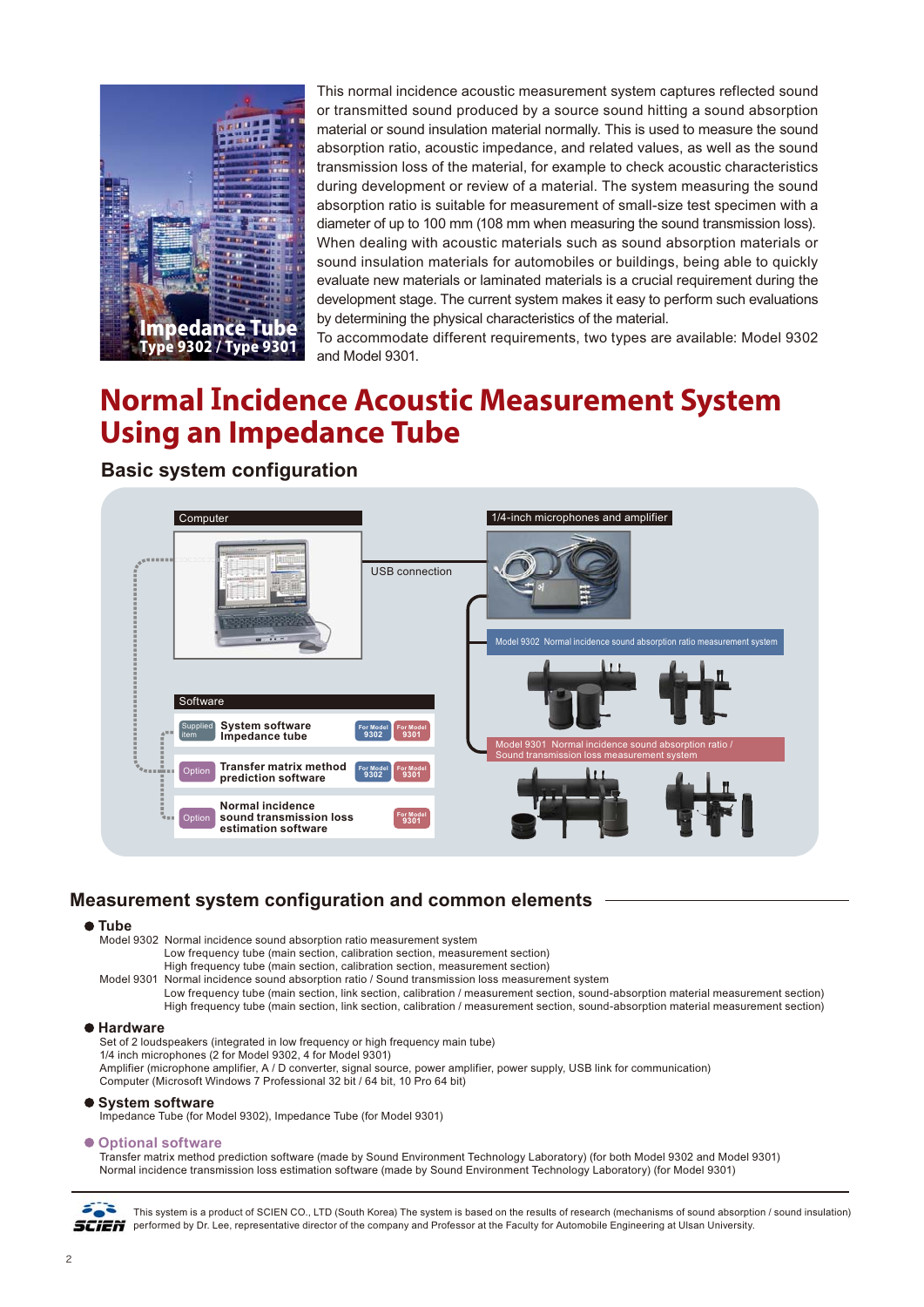# **Model 9302 Normal incidence sound absorption ratio measurement system**

# **Determines sound absorption ratio and acoustic impedance related values of sound absorption material (compliant with JIS A 1405-2 and ISO 10534-2)**

Features Compliant with JIS A 1405-2, ISO 10534-2:1998 (Determination of Sound absorption ratio And Impedance In Impedance Tubes — Part 2: Transfer-function Method)

- Transfer function method (2-microphone method) allows instantaneous measurement of sound absorption ratio, reflection coefficient, and surface acoustic impedance
- Transfer function method (2-microphone method) allows instantaneous measurement of surface acoustic impedance, characteristic impedance, propagation constant, equivalent sound speed, and equivalent density. Measurement results are used as input data for transfer matrix method prediction software.
- Optional transfer matrix method prediction software allows prediction of sound absorption ratio and sound transmission loss for layered materials (up to 5 layers)



# **Model 9301 Normal incidence sound absorption ratio / Sound transmission loss measurement system**

**Measures sound absorption ratio and acoustic impedance related values of sound absorption material and normal incidence sound transmission loss of sound insulation material**

Features  $\bullet$  Includes all functions of the Model 9302 for sound absorption ratio measurement

- (See information on Model 9320. Calibration tube is also used for sound transmission loss measurement.) Supports instantaneous measurement of sound transmission loss with 4-microphone method
	- If sound transmission loss curve comprises resonance characteristics, normal incidence transmission loss estimation software (Option) can be used to estimate the mass law curve

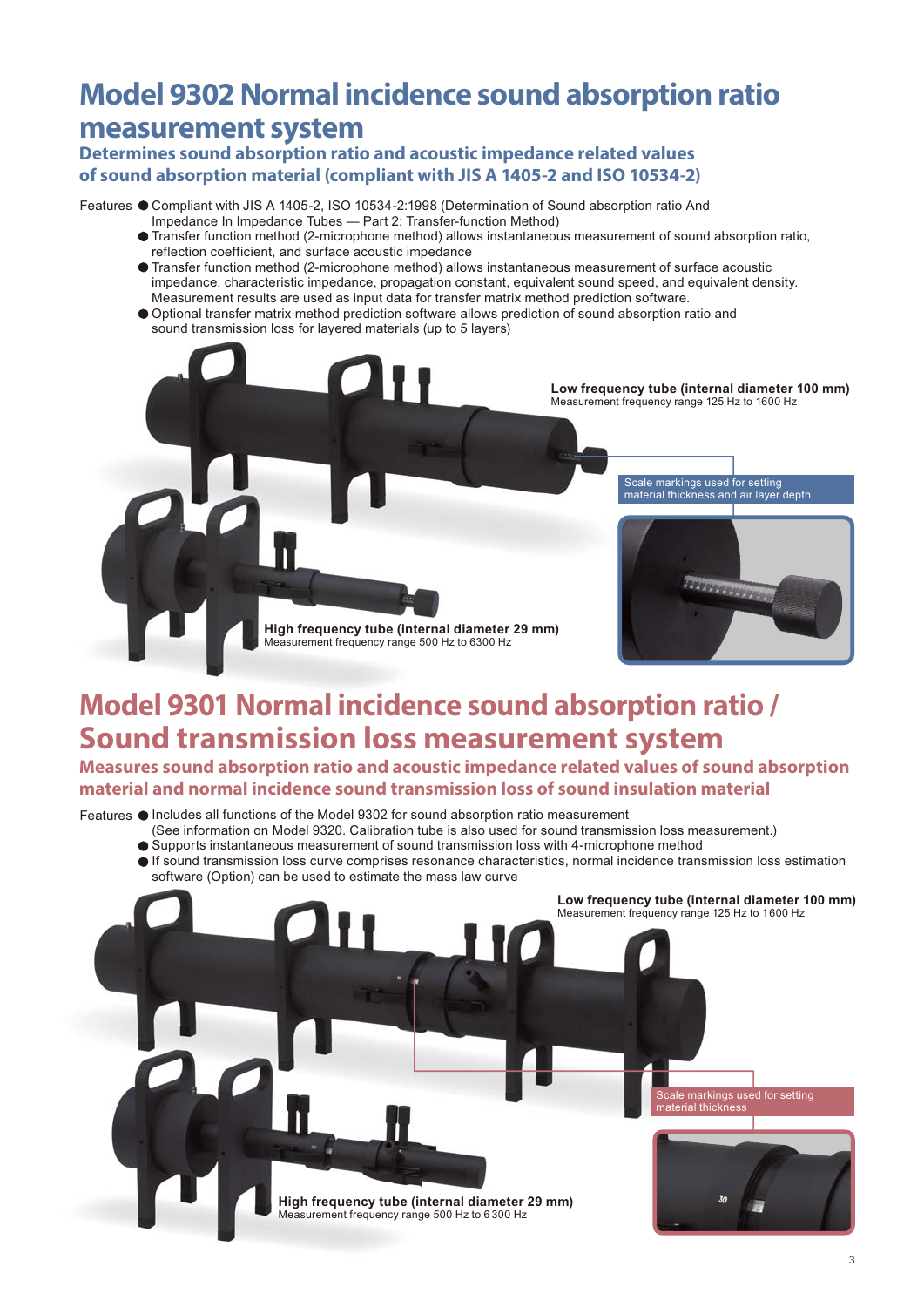# **Model 9302**



# **Measurement values and display output**

- Basic function 1 (control panel 1)
	- Normal incidence sound absorption ratio *α*
	- Reflection coefficient *R* (real part / imaginary part)
	- Surface impedance Z<sub>1</sub> (real part / imaginary part, amplitude / phase)

# **Basic function 2 (control panel 2)**

- Normal incidence sound absorption ratio *α*
- Surface impedance  $Z_1$  (real part / imaginary part, amplitude / phase)
- Characteristic impedance  $Z_c$  (real part / imaginary part, amplitude / phase)
- **Propagation constant** *r* (real part / imaginary part, amplitude / phase)
- Equivalent mass  $ρ<sub>e</sub>$
- (real part / imaginary part) (CSV file format only) Equivalent sound speed C<sub>e</sub>
- (real part / imaginary part) (CSV file format only)
- Complete data in CSV format (*Z*<sub>1</sub>, *Z*<sub>C</sub>, *r*, *ρ*<sub>e</sub>, *C*<sub>e</sub>)

## **Main operation steps**

- Make settings and initiate operations with control panel
- Set signal output values (speaker input values) ■ Start sound absorption ratio measurement
- (measurement time approx. 10 seconds) ■ Set depth of back air layer (Air Depth  $L_{01}$ ,  $L_{02}$ ,  $L_{03}$ ) and use  $T_1$ ,  $T_2$ ,  $T_3$  switch to start  $Z_1$ ,  $Z_c$ , *r* measurement (measurement time approx. 20 seconds each)

## **Measurement examples**

(Graphs created from text data by spreadsheet software)



## Internal configuration of tube for normal incidence sound absorption ratio



### Measurement principle

The sound emitted from the loudspeaker is absorbed and reflected by the test specimen. Two microphones pick up the incident sound and the reflected sound. Signal processing is performed to calculate the sound absorption ratio and other values according to their respective equations.

Transfer matrix method prediction softwar<br>See page 6 ..............











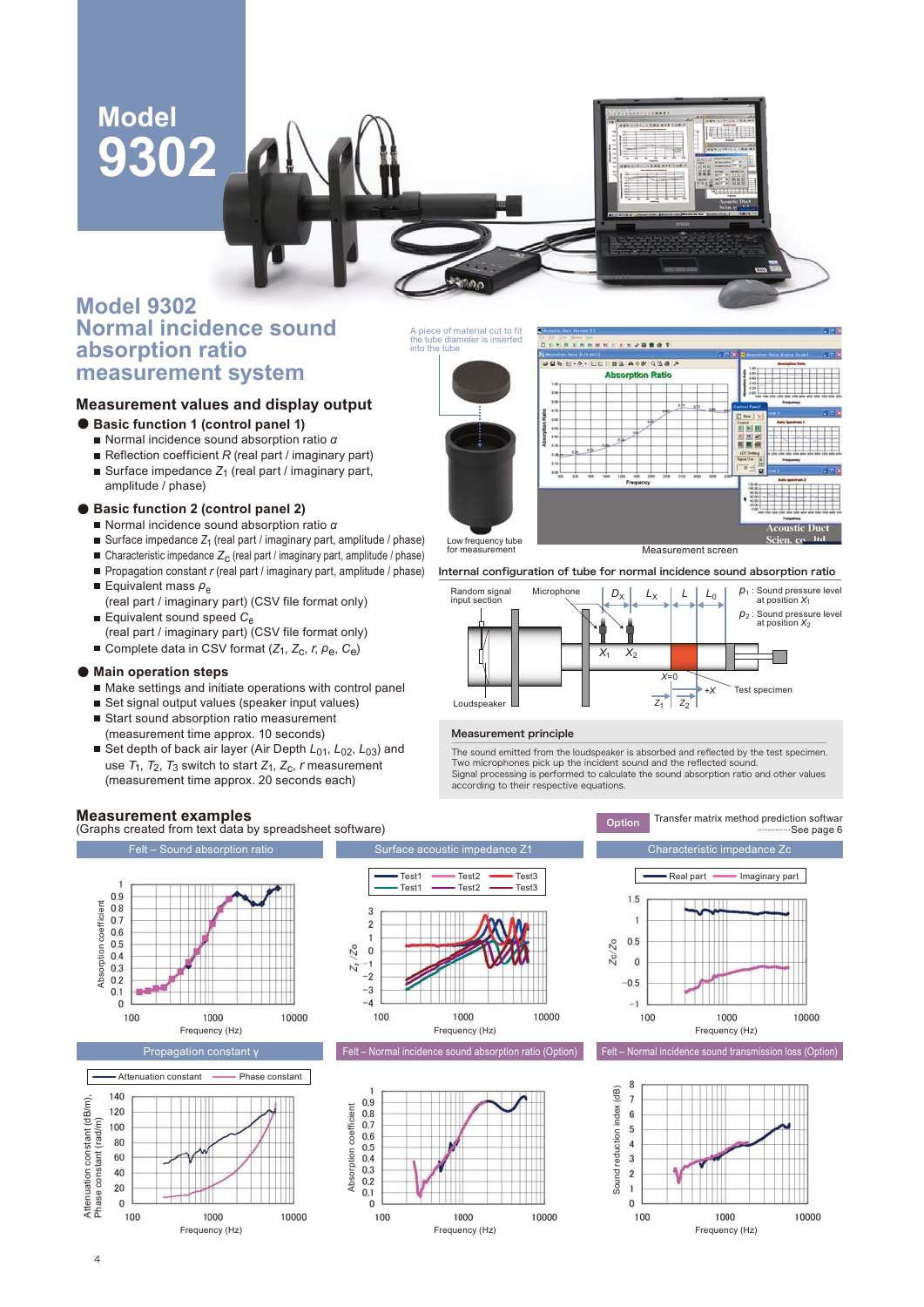# **Model 9301**

# **Model 9301**\* **Normal incidence sound absorption ratio / Sound transmission loss measurement system**

\*Includes the functions of the normal incidence sound absorption ratio measurement system (Model 9302)

# **Measurement values and display output**

- **For information on sound absorption ratio and other basic functions, see normal incidence sound absorption ratio measurement system (Model 9302).**
- **Normal incidence sound transmission loss (1/3 octave band analysis, FFT analysis)**
- **FFT analysis of input sound in all channels**
- **Main operation steps**
	- $\blacksquare$  Make settings and initiate operations with control panel  $\blacksquare$  Set signal output values
	-
	- Press start switch to initiate sound transmission loss measurement (completes in about 10 seconds)
	- Set up the test specimen in the link tube with suitable strength, and repeat the measurement several times

### Measurement principle

Refer to the internal construction diagram of the tube. The intensity *I*i of the sound acting on the test specimen (sound insulation material) is measured as the auto spectrum *S*A of the incident wave at the two microphones. The intensity *I*T of the sound transmitted by the sound receiving tube is measured as the auto spectrum *S*T of the incident wave at the two microphones of the calibration / measurement tube. The normal incidence sound transmission loss *TL* is calculated using the following equation.

$$
TL = 10 \log_{10} \left[ \frac{I_{\rm i}}{I_{\rm T}} \right] = 10 \log_{10} \left[ \frac{S_{\rm A}}{S_{\rm T}} \right]
$$

**Characteristics of measurement examples**  (graphs created from text data by spreadsheet software)



Estimated result for mass law curve (bold red line) (Option) Curve fit screen (Option) Curve fit screen (Option



- Example of estimated mass law curve for 1-ton steel plate (using optional normal incidence transmission loss estimation software
- If the test specimen is made of felt, increasing its thickness by using multiple layers will increase bending stiffness, resulting in resonance characteristics.
- If the test specimen is made of lightweight composite resin material, bending stiffness will be high, resulting in sharp resonance characteristics



Link tube (for low frequency measurement)

Measurement data (Left: 1-ton steel plate, Right: 3-ton rubber plate)

Sound transmission loss (dB)

50

40

30

 $\overline{20}$ 

 $10$ 

 $\theta$ 

 $100$ 

Sound transmission loss (dB)

Hold the test specimen in the link tube and fit both ends of the link tube into the main tube with appropriate strenath

### Internal configuration of tube

for normal incidence sound transmission loss measurement



Normal incidence transmission loss estimation software (curve fit sheet)





Frequency (Hz)



.See page 6

- characteristics of 3-ton rubber plate (almost no
- characteristics (mass law curve) for large test specimen can be evaluated visually.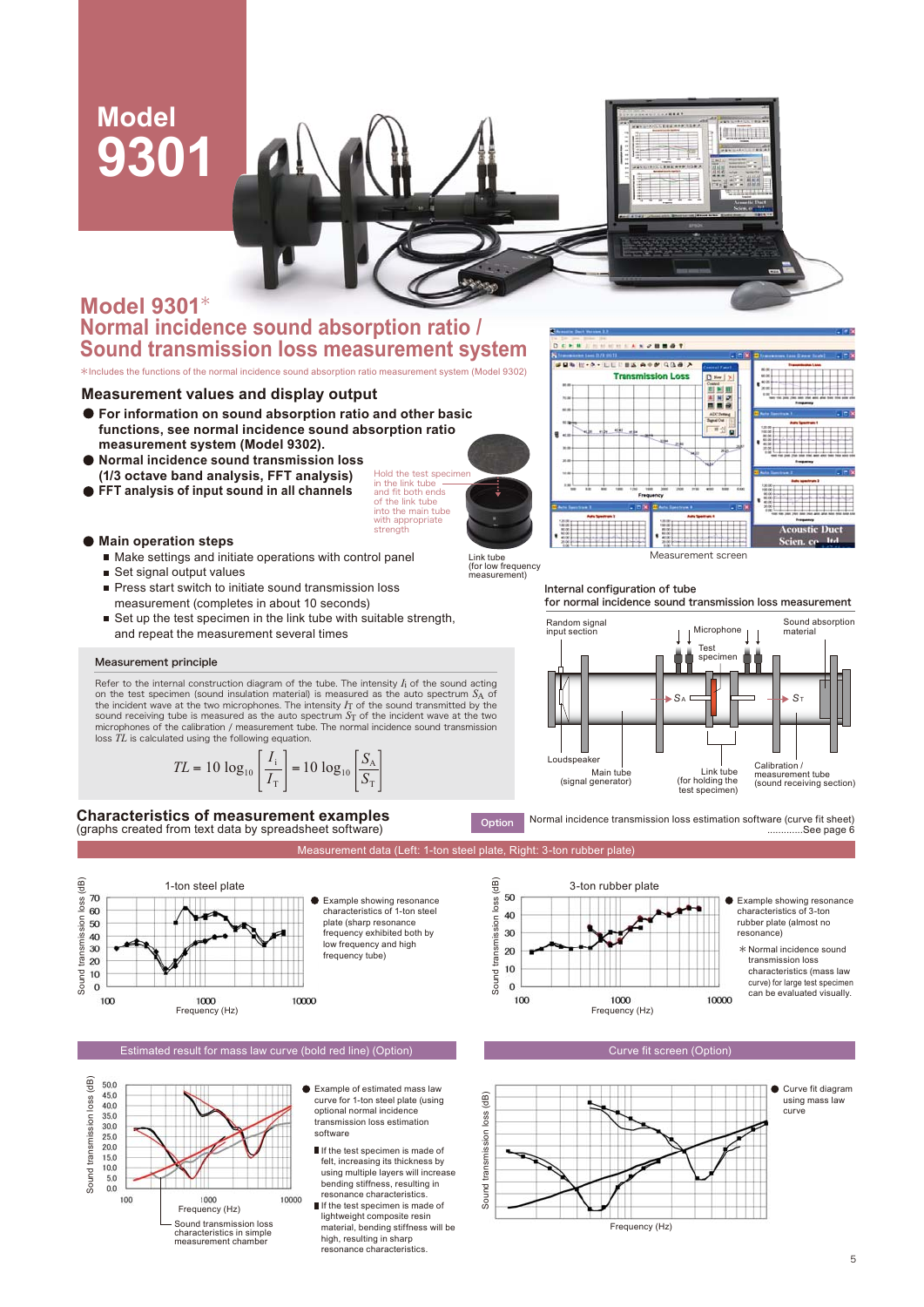## **Option**

# **Transfer matrix method prediction software (for Model 9302 and Model 9301)**

This software program uses worksheet functions of the MS Excel spreadsheet software to perform calculations.

The following calculations are supported.

- Acoustic characteristics of sound absorption material or sound insulation material, using variable parameters such as incidence angle, material thickness etc.
- Total acoustic characteristics for combined material layers

Predictive calculations for sound absorption material are based on CSV data for characteristic impedance  $Z_c$  and propagation constant  $r$  measured with the Impedance tube. Predictive calculations for sound insulation material are based on sound transmission loss values measured for the panel material or on input data for physical constants.

In order to facilitate predictions for multiple layer configurations, seven types of sheets for single layer predictive calculations are provided, and multiple sheets can be used in parallel for sound absorption material or panel material. As a result, acoustic characteristics of multilayer objects can be checked, and physical parameters such as single layer thickness, surface density, sound incidence angle etc. can be easily varied. During the development of acoustic materials, use of this predictive software is recommended for effectiveness.



## **Predictive calculation method for Transfer matrix method**

Normal incidence, oblique incidence conditions:

Calculation of acoustic characteristics of single layer material and multiple layer composites

- Random incidence, co-incidence characteristics: Calculation of sound transmission loss characteristics of single layer panels
- Sound absorption ratio in diffuse sound field (ISO 10534): Calculation of single layer sound absorption material

| Input data |  |  |
|------------|--|--|
|            |  |  |

| Porous material 1   | Characteristic impedance Zc, propagation constant y, thickness  |  |
|---------------------|-----------------------------------------------------------------|--|
| Porous material 2   | Air flow resistance (Delany-Bazley model), thickness            |  |
| Panel material 1    | Sound transmission loss measurement data                        |  |
| Panel material 2    | Surface density, Young's modulus, loss factor, Poisson's ratio, |  |
|                     | thickness                                                       |  |
| Porous panel        | Pore radius, pore spacing, thickness (air layer thickness)      |  |
| Layer configuration | Max. 10 layers of above materials                               |  |
| Output data         |                                                                 |  |
| Output content      | Graph, numeric data, transfer matrix elements                   |  |
| Output method       | Copy & paste of MS Excel sheet output data                      |  |



Sound absorption ratio



Sound transmission loss

# **Handling of transfer matrix elements**

**Porous material**

*Z*c : Characteristic impedance, *γ* : Propagation constant, *L* · thickness, *θe*: Complex and

$$
T = \begin{bmatrix} \cosh(\gamma L \cos \theta_{\rm e}) & \left(\frac{Z_{\rm c}}{\cos \theta_{\rm e}}\right) \sinh(\gamma L \cos \theta_{\rm e}) \\ \left(\frac{\cos \theta_{\rm e}}{Z_{\rm c}}\right) \sinh(\gamma L \cos \theta_{\rm e}) & \cosh(\gamma L \cos \theta_{\rm e}) \end{bmatrix}
$$

**Panel material**

*Z*m : Mechanical impedance

$$
T = \begin{bmatrix} 1 & Z_{\rm m} \\ 0 & 1 \end{bmatrix}
$$

**Porous panel** *k* : Wave number, *l*e : Equivalent thickness,

 $ρ<sub>c</sub>$ : Air resistance,  $θ<sub>e</sub>$ : Complex angle,  $P$ : Aperture ratio



# **Option**

# **Normal incidence transmission loss estimation software (for Model 9301)**

Many data curves for the normal incidence sound transmission loss of material measured by acoustic tube show resonance characteristics.

The current software uses a sound transmission loss function that can approximate the curve of such data, allowing estimation of the mass law curve for the sound transmission loss of large-size materials.

### **Calculation method**

 Curve fit operation (variable manipulation) of sound transmission loss *TL* function **Input data**

 Measurement data for normal incidence sound transmission loss level. (low frequency, high frequency)

### **Output data**

 Curve fit data (125 Hz to 10000 Hz, 1/3 octave bands) Mass law data for acoustic equivalent surface density

**Approximation function for sound transmission loss** *TL* **(Acoustic characteristics of flat panel)**

$$
TL = 10 \log_{10} \left[ \frac{p_{\rm i}}{p_{\rm t}} \right]^2 = 10 \log_{10} \left\{ \left[ 1 + \frac{r}{2\rho c} \right]^2 + \left[ \frac{1}{2\rho c} \right]^2 \left[ \omega m - \frac{k}{\omega} \right]^2 \right\}
$$

*m*: Surface density, *r*: Resistance coefficient, *k*: Spring constant, <br> *ρc*: Acoustic impedance density of air, Resonant angular frequency = 2*πf* (

| M. | AL.          | <b>JUV</b>                                                                                                                                                                                                      | 331          | AD. | A21    | AG.                   | AR.               | <b>AS</b>         |
|----|--------------|-----------------------------------------------------------------------------------------------------------------------------------------------------------------------------------------------------------------|--------------|-----|--------|-----------------------|-------------------|-------------------|
|    |              |                                                                                                                                                                                                                 |              |     |        |                       |                   |                   |
|    |              |                                                                                                                                                                                                                 |              |     |        |                       |                   |                   |
|    |              | ソート・シキ FFT風波変による詳細カーブフィット(手動目指によるカーブワィット)                                                                                                                                                                       |              |     |        |                       |                   |                   |
|    |              | 法実主 高気王 共通の各党数を操作して通切にカープフィットして下さい                                                                                                                                                                              |              |     |        |                       |                   |                   |
|    |              | 【レット3-2、シート4-2のグラフを見ながら実施する】                                                                                                                                                                                    |              |     |        |                       | fo/e              | W/F               |
|    |              |                                                                                                                                                                                                                 |              |     |        |                       | 390               | 5000              |
|    |              | $\overline{r}L = \mathrm{i}\Omega\log_{\mathbf{R}^d}\!\!\left(\!\left[1+\frac{r}{2\sigma^2}\right]\!+\!\left(\frac{1}{2\sigma^2}\right)\!\left(\mathrm{e}^{\log{-\frac{\mathbf{R}}{\sigma}}}\!\right)\!\right)$ |              |     |        | 算量剂                   | 120               | 10000             |
|    |              |                                                                                                                                                                                                                 |              |     | 100.7  | 6.291.21.95           | 25.67346          | 73,61516          |
|    |              |                                                                                                                                                                                                                 |              |     | 1.09.0 | 6.7670912             | 25.09766          | 7311024           |
|    |              |                                                                                                                                                                                                                 |              |     | 115.9  | 3:2573131 2754345     |                   | 72.64915          |
|    |              | $\left[ k - m \cdot Qq_1' y' \right]$ $f_r = \frac{1}{2\pi} \sqrt{\frac{k}{m}}$ (28)                                                                                                                            |              |     |        | 122 7 702841 27 00786 |                   | 72.20212          |
|    |              |                                                                                                                                                                                                                 |              |     |        | 1201 0120527 25:4354  |                   | 71,77781          |
|    | 低潮(57) けいすぎれ |                                                                                                                                                                                                                 |              |     | 134.2  | 85300947              | 25.98297          | 71,37319          |
|    | 共振す          | 380.946                                                                                                                                                                                                         |              |     | 1403   | 8.9167978 25.48935    |                   | 70:90651          |
|    | バネ定数に        | 15072415 N/m                                                                                                                                                                                                    |              |     | 1464   | 12064059              | 25.00600          | 70/61/624         |
|    | 抵抗係数         |                                                                                                                                                                                                                 | 110.80 m/m   |     |        | 1525 86410413 2453154 |                   | 70:26103          |
|    |              |                                                                                                                                                                                                                 |              |     |        | 158.6 9.981708        | 24.06427.         | 09.91971          |
|    | 星周河7mm/1 定期  |                                                                                                                                                                                                                 |              |     | 164.7  | 10309516              | 23 60297          | 49.591.22         |
|    | 所提车          | 5000 Hz                                                                                                                                                                                                         |              |     | 170.8  | 10.625402 2314643     |                   | 03:27463          |
|    |              | (本定数) 2025314771 N/m                                                                                                                                                                                            |              |     | 176.9  |                       | 10.930201 22.6935 | 60,9691           |
|    |              | 版技师的 10000 Nr s/m                                                                                                                                                                                               |              |     | 153    | 11.224666             |                   | 22.2431 08.67308  |
|    |              |                                                                                                                                                                                                                 |              |     | 189.1  | 11,509475             | 21,79417          | 68,38829          |
|    | カッサの生産過常数    |                                                                                                                                                                                                                 |              |     |        | 1962 11.785241        |                   | 21:34572 08:11171 |
|    | 面密度m         |                                                                                                                                                                                                                 | 256 kg/m'2   |     | 208.3  | 12 05252              | 20.096.75         | 67.8436           |
|    | 空気の止む        |                                                                                                                                                                                                                 | 420 NH 6/m 3 |     | 207.4  | 12.311819             | 20.44628          | 67,58344          |
|    |              |                                                                                                                                                                                                                 |              |     | 2135   | 12563502              | 19:00331          | 67.33077          |

Manipulation sheet for sound transmission loss function

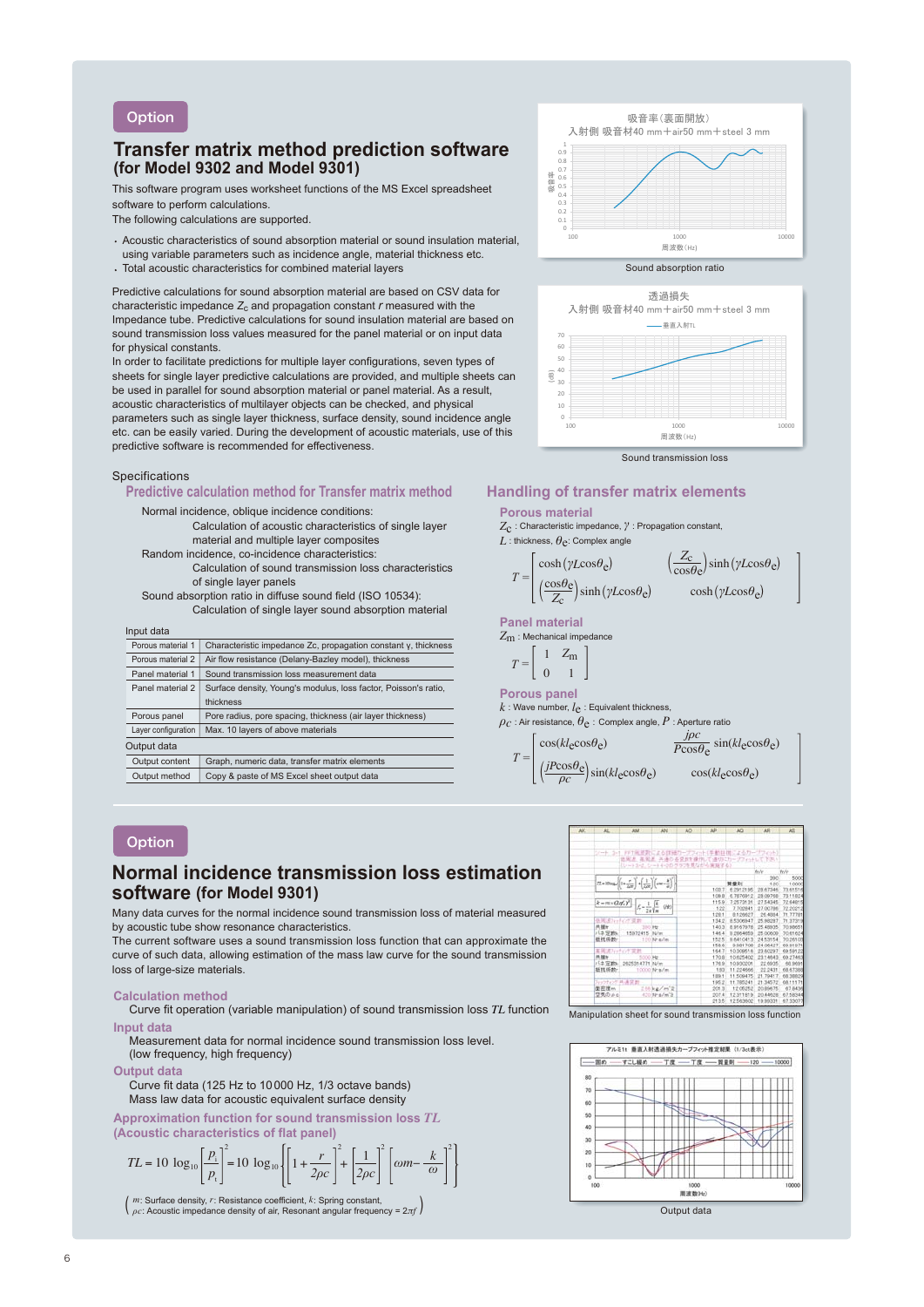### Specifications **Tube Model 9302 Sound absorption ratio measurement System** Standard compliance JIS A 1405-2, ISO 10534-2:1998

|                                                                    | Tube name           | Dia. (mm) | Length (mm) |
|--------------------------------------------------------------------|---------------------|-----------|-------------|
| Low frequency                                                      | Main section        | 100       | 645 (620)*  |
| measurement range                                                  | Calibration section | 100       | 215         |
| 1/3 oct (125 Hz to 1600 Hz)                                        | Measurement section | 100       | 210 to 313  |
| High frequency<br>measurement range<br>1/3 oct (500 Hz to 6300 Hz) | Main section        | 29        | 345 (320)*  |
|                                                                    | Calibration section | 29        | 215         |
|                                                                    | Measurement section | 29        | 210 to 313  |

Main tube comprises integrated speakers

Calibration tube comprises internal sound absorption material

Two dummy microphones (plastic) supplied

Test specimen diameter: 100 mm and 29 mm (nominal value)

Test specimen thickness + back air layer: 100 mm max. (both for low frequency and high frequency system)

Maximum external dimensions when assembled<br>Model 9302 For low frequency measurement 280 (H) × 150 (W) × 930 (D) mm

Model 9302 For low frequency measurement For high frequency measurement  $280$  (H)  $\times$  180 (W)  $\times$  640 (D) mm ● Test specimen supplied with system: 1 each

### Result display (Model 9302)

| 1/3 octave band analysis, FFT analysis display         |
|--------------------------------------------------------|
| Absolute value, Phase, Real part, Imaginary part       |
| Absolute value, Phase, Real part, Imaginary part       |
| Absolute value, Phase, Real part, Imaginary part       |
| Absolute value, Phase, Real part, Imaginary part       |
| Attenuation constant $\alpha$ , Phase constant $\beta$ |
| Density $p$ , Sound velocity $c$ , $Z_1$ , $Z_c$ , $r$ |
|                                                        |

## **Tube Model 9301**\* **Sound absorption ratio / Sound transmission loss measurement system**

\*Includes the functions of the normal incidence sound absorption ratio measurement system (Model 9302)

| $1.410$ . The about children by otonic traded book $1$             |                                   |           |             |  |
|--------------------------------------------------------------------|-----------------------------------|-----------|-------------|--|
|                                                                    | Tube name                         | Dia. (mm) | Length (mm) |  |
|                                                                    | Main section                      | 100       | 645 (620)*  |  |
| Low frequency                                                      | Link section                      | 100 (108) | 96 to 116   |  |
| measurement range                                                  | Calibration / Measurement section | 100       | 400 (390)*  |  |
| 1/3 oct (125 Hz to 1600 Hz)                                        | Sound absorption ratio            | 100       | 210         |  |
|                                                                    | measurement section               |           |             |  |
| High frequency<br>measurement range<br>1/3 oct (500 Hz to 6300 Hz) | Main section                      | 29        | 345 (325)*  |  |
|                                                                    | Link section                      | 29 (36)   | 116 to 156  |  |
|                                                                    | Calibration / Measurement section | 29        | 169 (159)*  |  |
|                                                                    | Sound absorption ratio            | 29        | 210 to 313  |  |
|                                                                    | measurement section               |           |             |  |

Main tube comprises integrated speakers

- Calibration / measurement tube comprises internal sound absorption material
- Three dummy microphones (plastic) supplied
- Test specimen diameter: sound absorption ratio measurement 100 mm and 29 mm, sound transmission loss measurement 108 mm and 36 mm (nominal value) ● Sound transmission loss test specimen thickness: 20 mm max. for low frequency system,
- 40 mm max. for high frequency system
- Sound absorption ratio test specimen thickness + back air layer:
- 100 mm max. (both for low frequency and high frequency system)

 $\bullet$  Maximum external dimensions when assembled<br>Model 9301 For low frequency measurement 280 (H) × 150 (W) × 1130 (D) mm

Model 9301 For low frequency measurement<br>For high frequency measurement  $280$  (H)  $\times$  180 (W)  $\times$  640 (D) mm ● Test specimen supplied with system: 1 each

Result display (Model 9301)

| <b>RESUIL UISPIAY (IVIUUEI 930 I)</b> |                                                        |  |  |
|---------------------------------------|--------------------------------------------------------|--|--|
| Sound absorption ratio                | 1/3 octave band analysis, FFT analysis display         |  |  |
| Acoustic impedance Z                  | Absolute value, Phase, Real part, Imaginary part       |  |  |
| Reflection coefficient                | Absolute value, Phase, Real part, Imaginary part       |  |  |
| Surface impedance Z <sub>1</sub>      | Absolute value, Phase, Real part, Imaginary part       |  |  |
| Characteristic impedance $Z_c$        | Absolute value, Phase, Real part, Imaginary part       |  |  |
| Propagation constant r                | Attenuation constant $\alpha$ , Phase constant $\beta$ |  |  |
| CSV format file output                | Density $p$ , Sound velocity C, $Z_1$ , $Z_2$ , $r$    |  |  |
| Sound transmission loss               | 1/3 octave band analysis, FFT analysis display         |  |  |

# Related Product

# **Model 9303 Pavement sound absorption ratio measurement system**

Measurement of noise emitted by road vehicles requires a standard test track as specified in ISO 10844 (JIS D 8301). The test method for in situ measurement of the sound absorption ratio is specified by ISO 13472-2:2010. This measurement system complies with these requirements.

By simply placing the Impedance tube on the track surface, the sound absorption ratio can be measured quickly, making the system optimal for measurements during construction of a standard track, as well as for aging measurements.

## ● Real time data analysis and display

| FFT analysis frequency range     | Low frequencies (6 Hz to 1900 Hz)           |
|----------------------------------|---------------------------------------------|
| (upper limit is effective range) | High frequencies (6 Hz to 6497 Hz)          |
| Auto spectrum                    | Microphone input waveform spectrum analysis |
|                                  | and display (Model 9302: 2-channel data,    |
|                                  | Model 9301: 4-channel data)                 |
| <b>Transfer function</b>         | Absolute phase data analysis and display    |

### ● Microphone

 $*$ Linked length

 $*$ Linked length

| Nominal diameter             | $1/4$ inch                              |
|------------------------------|-----------------------------------------|
| Frequency range              | 20 Hz to 15 kHz: ±3 dB                  |
|                              | 100 Hz to 10 kHz: ±1 dB                 |
| Sensitivity                  | 50 mV/Pa ±5 %                           |
| Maximum sound pressure level | 124 dB                                  |
| Temperature range            | $-10$ °C to $+50$ °C                    |
| Output terminal              | <b>BNC</b>                              |
| Residual noise               | FLAT (20 Hz to 20 kHz) < 100 µV         |
|                              | A-weight < 30 µV                        |
| Number of microphones        | 2 (Model 9302), 4 (Model 9301)          |
| <b>BNC-BNC cable</b>         | 1 set (2 parallel cables) (Model 9302)  |
|                              | 2 sets (2 parallel cables) (Model 9301) |

### ● Amplifier

| 30 mm (H) × 100 mm(W) × 160 mm (D)                   |
|------------------------------------------------------|
| 4 channels, BNC connectors                           |
| <b>CCLD (Constant Current Linear Drive)</b>          |
| compliant current supply (24 V, 2.1 mA to 2.5 mA)    |
| 1 channel, BNC connector                             |
| 100 mV, 1 V, 10 V                                    |
| +20 dB, 0 dB, -10 dB                                 |
| ±0.1 dB                                              |
| ±0.1 dB                                              |
| 24 bits                                              |
| 48 kHz/ch                                            |
| 128 dB                                               |
| 0.5 Hz to 21 kHz (within 0.2 dB)                     |
| 1 Hz to 20 kHz (within 0.05 dB)                      |
| 0.007 % (typ.)                                       |
| 1.0V                                                 |
| 0.5 Hz to 22 kHz                                     |
| White noise                                          |
| USB1.1 / USB2.0                                      |
| Supplied by USB terminal from computer (max. 500 mA) |
| BNC-BNC cable x 1                                    |
| USB connector cable x 1                              |
|                                                      |

### ● Options

| Computer (recommended operation environment) |                                                   |  |
|----------------------------------------------|---------------------------------------------------|--|
| CPU                                          | 2 GHz or higher                                   |  |
| <b>RAM</b>                                   | 512 MB or more                                    |  |
| <b>HDD</b>                                   | 10 GB (free space)                                |  |
| <b>USB</b>                                   | USB 1.1 / USB 2.0                                 |  |
| Supported operating systems                  | Microsoft Windows 7 Professional 32 bit / 64 bit, |  |
|                                              | 10 Pro 64 bit                                     |  |

Transfer matrix method prediction software For Model 9302 and Model 9301 Normal incidence transmission loss estimation For Model 9301 software